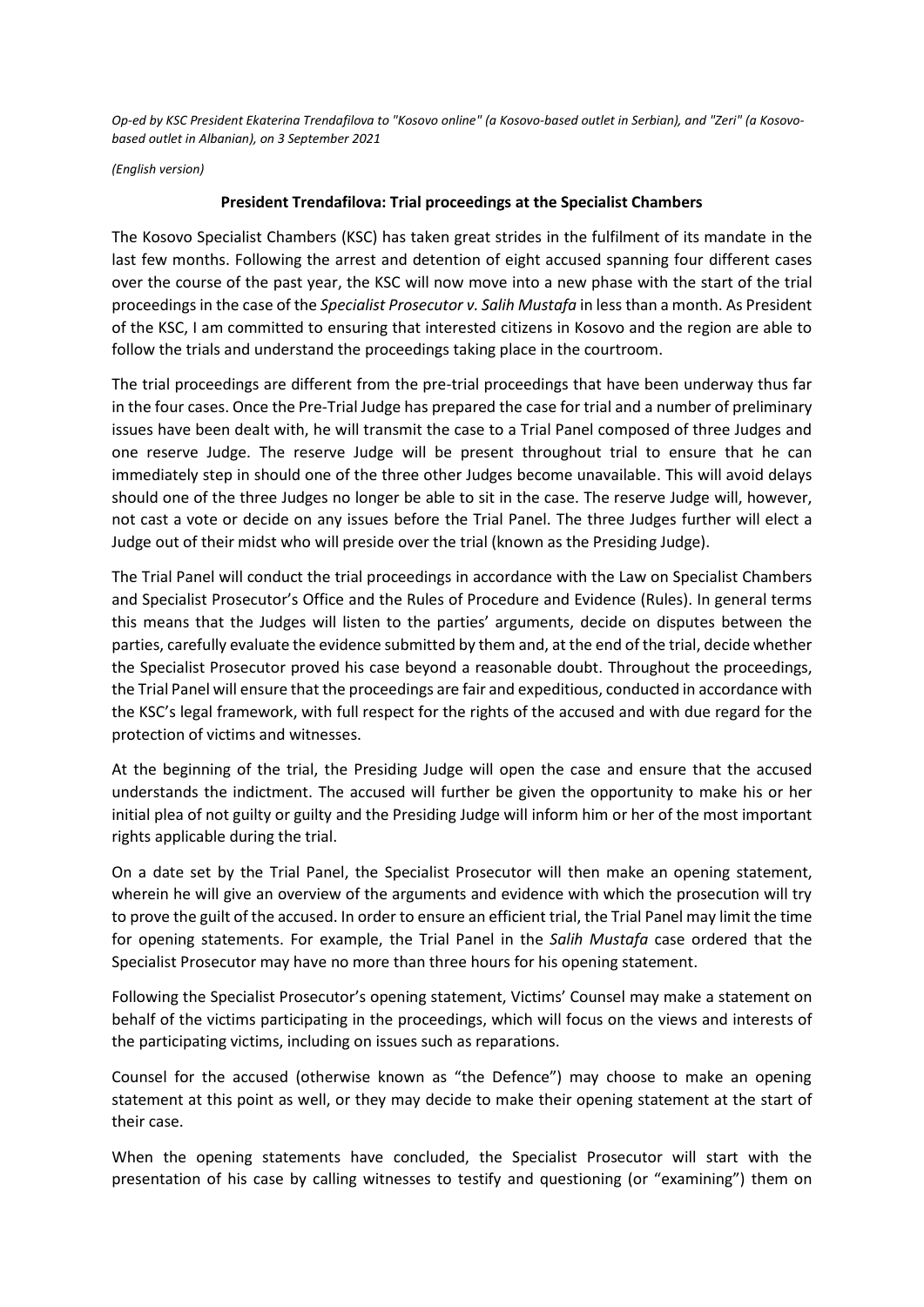matters relevant to the indictment. Once the Specialist Prosecutor has questioned a witness, the Defence may "cross-examine" or pose counter-questions to that witness. The Specialist Prosecutor may tender other evidence as well, such as documents, pictures, videos, recordings and other tangible objects.

Victim's Counsel may, if allowed by the Panel, ask questions relevant to the interests of participating victims. The Panel itself may, at all times during the proceedings, also pose questions to the witnesses.

There are a variety of protective measures which the Panel may order to protect the identity or whereabouts of a witness, including voice and face distortion, allowing the witness to give testimony via video-link and the use of pseudonyms, to name just a few of the possible measures.

The Trial Panel will assess the evidence and issue relevant orders, where necessary, with the aim of ensuring a fair and efficient trial. The Trial Panel will only admit evidence that is authentic, relevant, to the case, credible, reliable and of probative value, meaning that it has the potential to prove or disprove some element of the case presented by the Specialist Prosecutor or the Defence.

When the Specialist Prosecutor has no more witnesses to call and no more evidence he wishes to have admitted, he will close his case. The Defence may then file a motion for the dismissal of one or all charges in the indictment. In so doing, the Defence will essentially argue that it does not even have to counter the Specialist Prosecutor's evidence, because the Defence considers that the Specialist Prosecutor failed to provide any evidence capable at all of supporting a conviction on one or more charges contained in the indictment.

If the Trial Panel agrees with the Defence, it will summarily dismiss one or more charges in the indictment. If the Trial Panel disagrees (or only dismisses some, but not all of the charges in the indictment), the Defence will proceed with the opening of its case. It may make an opening statement, if the Defence did not choose to do so earlier, wherein it will refute the Specialist Prosecutor's case and explain why and on what basis it believes that the Specialist Prosecutor failed to prove beyond a reasonable doubt that their client is guilty. The Defence will thereafter proceed by calling and questioning its witnesses, who may be cross-examined by the Specialist Prosecutor and seek to have other types of evidence admitted as well.

When the Defence has closed its case, and where applicable after hearing from the Victims' Counsel, the Trial Panel may also invite or itself introduce additional evidence, including expert evidence, as necessary for the determination of the truth.

The Trial Panel will thereafter invite the Specialist Prosecutor and the Defence to file their final written briefs within 30 days, in which they will summarize their respective cases on the basis of the evidence. On a date scheduled by the Trial Panel, the Specialist Prosecutor and the Defence Counsel will thereafter make their closing statements, during which they will highlight the most important aspects of their cases and answer questions from the Trial Panel, if any. The Victims' Counsel may also be invited to file a statement on the impact of the alleged crimes on the participating victims. Once the closing statements have concluded, the Presiding Judge of the Trial Panel will declare the case closed.

The Trial Panel will thereafter begin its strictly confidential deliberations, during which it will decide on the innocence or guilt of the accused for each charge in the indictment. A guilty verdict on a charge in the indictment can only be reached if the majority of the Panel is satisfied that the accused's guilt has been proven beyond a reasonable doubt. In order to ensure the expeditiousness of proceedings, the Rules provide that the Trial Panel pronounce its verdict within 90 days of the closing of the case, unless circumstances of the case require additional time. This additional time may not exceed 60 days,